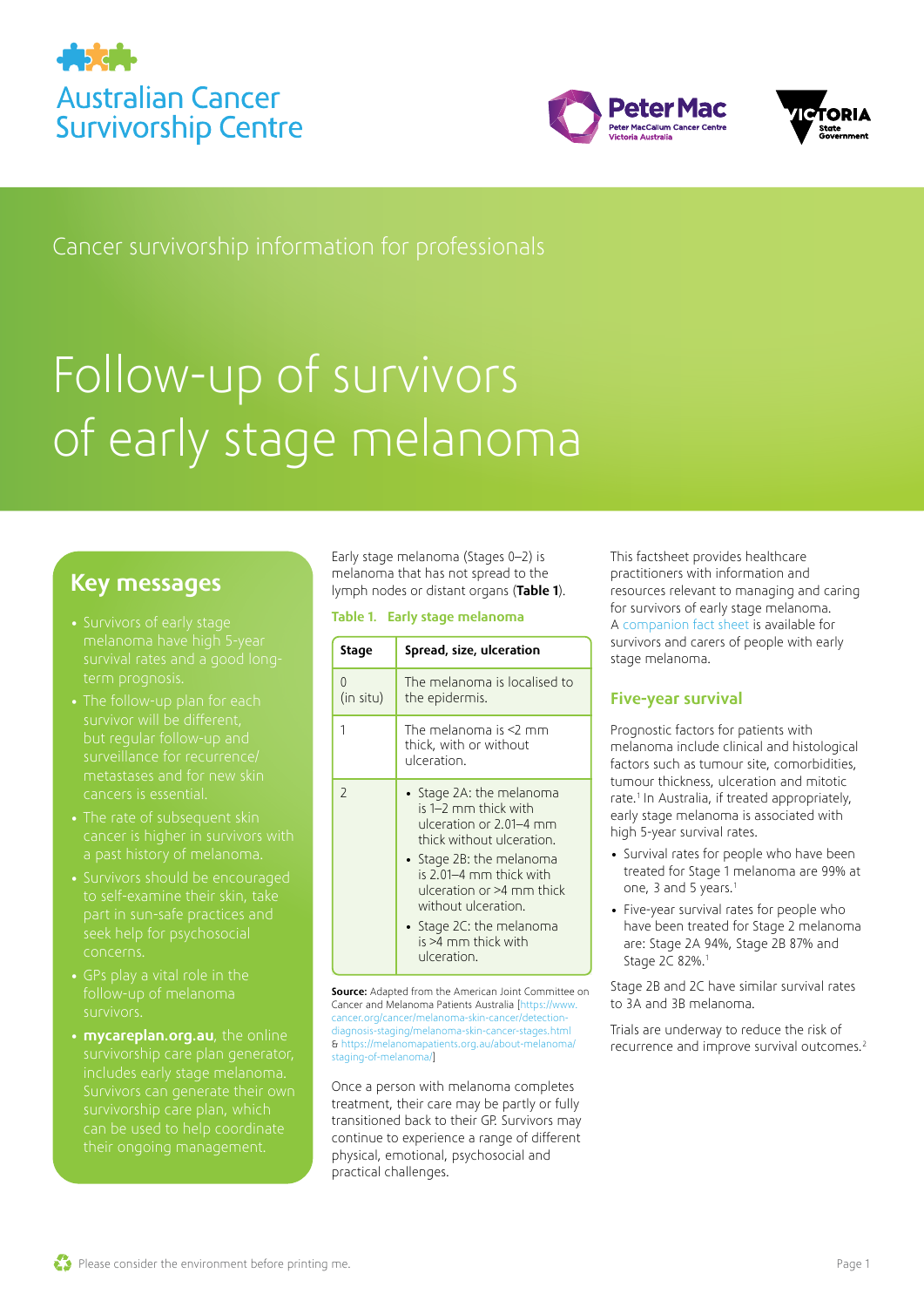





#### Potential issues for survivors

Survivors of early stage melanoma can face a wide range of issues post-treatment. These experiences may impact physical health (fatigue, lymphoedema, pain, sexual health), psychosocial health (anxiety, fear, sleep issues, relationships, financial) and practical aspects of life (return to work) ([Table 2](#page-1-0)).

Survivors can have symptoms as described on the Australian Cancer Survivorship Centre's Common Survivorship Issues Directory ([petermac.org/survdirect\)](http://petermac.org/survdirect). These issues may be due to the cancer itself or the treatment.

#### <span id="page-1-0"></span>Table 2. Potential physical, emotional, psychological and practical issues faced by people with melanoma

| <b>Effect</b>                                                                     | <b>Causes</b>                                                                                                                                                                                                                                                                                                                                                                                                                                                                                                                                                                                            | <b>Recommendations</b>                                                                                                                                                                                                                                                                                                                                                                                                                                                                                                                                              |
|-----------------------------------------------------------------------------------|----------------------------------------------------------------------------------------------------------------------------------------------------------------------------------------------------------------------------------------------------------------------------------------------------------------------------------------------------------------------------------------------------------------------------------------------------------------------------------------------------------------------------------------------------------------------------------------------------------|---------------------------------------------------------------------------------------------------------------------------------------------------------------------------------------------------------------------------------------------------------------------------------------------------------------------------------------------------------------------------------------------------------------------------------------------------------------------------------------------------------------------------------------------------------------------|
| Changes to the<br>excision site (rare)                                            | There may be scarring or skin colour change at<br>the excision site.<br>Sensation at the excision site may also be<br>impaired if there was any nerve damage. This<br>can last months. <sup>3</sup>                                                                                                                                                                                                                                                                                                                                                                                                      | Provide education on wound care to limit scarring process<br>and to promote wound healing.<br>Refer to a dermatologist/GP for treatment options (e.g.<br>intralesional steroids for keloid scarring) or further guidance<br>on wound management.                                                                                                                                                                                                                                                                                                                    |
| Swelling in the<br>neck, arm or leg<br>after sentinel lymph<br>node biopsy (rare) | Lymphoedema results in pain, swelling and limb<br>heaviness. Lymphoedema following sentinel<br>node biopsy is rare. However, once it develops it<br>is usually permanent. <sup>4</sup>                                                                                                                                                                                                                                                                                                                                                                                                                   | Provide education about effective lymphoedema treatment<br>methods including compression garments and physiotherapy.<br>Referral to a lymphoedema specialist may be required.                                                                                                                                                                                                                                                                                                                                                                                       |
| Fear of cancer<br>recurrence,<br>progression and<br>family developing<br>melanoma | People may be worried about the risk of<br>melanoma spreading, or developing a second<br>melanoma or a new cancer. They may also be<br>worried about their family developing melanoma<br>as there may be a genetic risk associated with it.<br>For some survivors, this concern may be<br>exacerbated by a family history of melanoma,<br>personal history of high UV exposure, having<br>a large number of naevi/moles or having had<br>other skin lesions in the past. <sup>5</sup><br>The level of anxiety and psychological distress<br>often correlates with having other unmet needs. <sup>6</sup> | Although concerns about cancer recurrence usually reduce<br>over time, it is important to monitor the person's mood.<br>Normalise the fear of cancer recurrence.<br>Provide personalised information about their prognosis and<br>likelihood of recurrence.<br>Consider referral to counselling, psychology or group mental<br>health services, or provide links to reputable websites such as<br>Cancer Council, Melanoma Patients Australia, and Melanoma<br>& Skin Cancer Advocacy Network (see Resources). A GP<br>mental health plan should also be discussed. |
| Impaired body<br>image                                                            | Surgery may result in scarring, dissatisfaction<br>with a cosmetic result, change in appearance,<br>and/or abnormal function.                                                                                                                                                                                                                                                                                                                                                                                                                                                                            | Discuss concerns and suggest seeing a GP to discuss a mental<br>health plan.<br>Some people may benefit from acceptance and<br>commitment therapy.<br>If physical function is affected, consider referral to a<br>physiotherapist or occupational therapist, as necessary.                                                                                                                                                                                                                                                                                          |
| Relationship<br>changes                                                           | Relationships, roles and lifestyle may change<br>after treatment. Some people may report<br>feeling like a burden to their loved ones.                                                                                                                                                                                                                                                                                                                                                                                                                                                                   | Ensure all family members are aware of the person's treatment<br>and the impact this may have on their relationships.<br>Refer people and their family/partner/friends to counsellors,<br>psychologists or group mental health services.<br>A GP mental health plan should also be considered.                                                                                                                                                                                                                                                                      |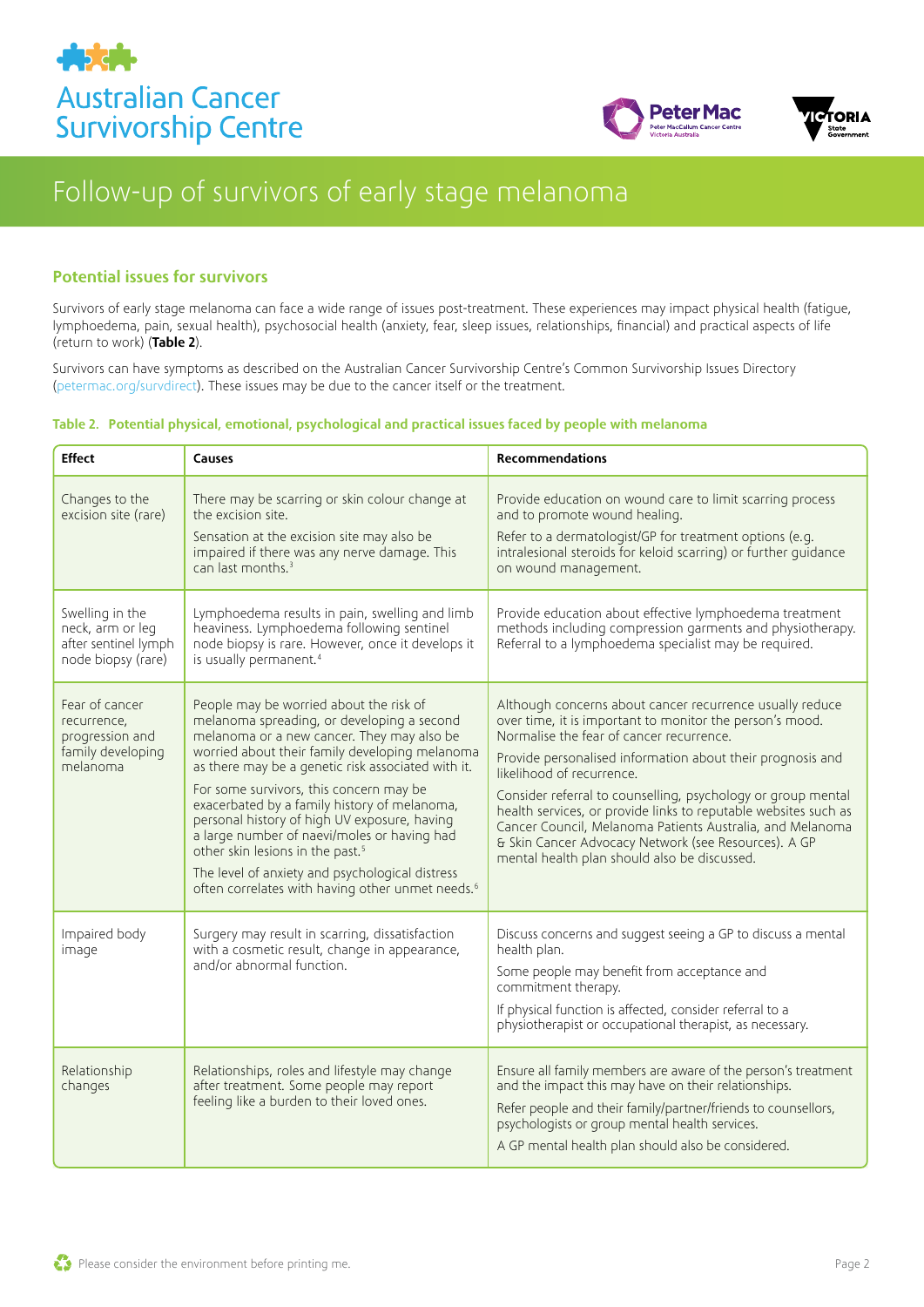





#### Follow-up recommendations

#### Models of care and care coordination

Follow-up may be performed by the dermatologist, GP or both in a shared care arrangement. During follow-up, a survivor's treatment team may include their GP, nurse, dermatologist and allied health specialists (e.g. dietitian, physiotherapist, exercise physiologist, psychologist).

Responsibility needs to be agreed between the designated lead clinician, GP and cancer survivor. In some circumstances, other models of post-treatment care may also be effective, such as nurse-led care.<sup>[5](#page-4-4)</sup>

Healthcare practitioners should recommend and assist survivors with creating a survivorship care plan. Survivorship care plans are formal, written documents that provide details of a person's cancer diagnosis and treatment, potential late and long-term effects arising from the cancer and its treatment, recommended followup, surveillance and strategies to remain well. The survivorship care plan is based on survivor preferences and ongoing physical and emotional needs of the survivor. They are a way to ensure a consistent, coordinated management plan and flow of information, to help ensure good survivorship outcomes.[7](#page-4-6) They are a valuable communication tool between the treating team, the survivor and the GP.<sup>8</sup>

my CarePlan.org.au is a free online [survivorship care plan gene](http://mycareplan.org.au)rator which includes early stage melanoma. You will be able to create a personalised survivorship care plan with and for survivors to give them a better understanding of life after treatment.

#### Surveillance for cancer spread, recurrence of second primary cancers

The highest risk of recurrence is in the first 36 months after the treatment of Stage 1–2 melanoma. $9$ 

In Australia, up to 75% of patients detect their own recurrences.<sup>[9](#page-4-8)</sup>

Follow-up times vary depending on the stage of the melanoma ([Table 3](#page-2-0)). Consider more frequent follow-up for those with greater risk of recurrence including thicker tumours, ulceration and/or a high mitotic rate.<sup>9</sup>

#### <span id="page-2-0"></span>Table 3. Example of a follow-up schedule for early stage melanoma

| <b>Stage</b> | Years 1-2 | Year 3   | <b>Years</b><br>$4 - 10$ |
|--------------|-----------|----------|--------------------------|
| $\Omega$     | Every 12  | Every 12 | Every 12                 |
|              | months    | months   | months                   |
| 1            | Every 12  | Every 12 | Every 12                 |
|              | months    | months   | months                   |
| 7A           | Every 6   | Every 12 | Every 12                 |
|              | months    | months   | months                   |
| 2B, 2C       | Every 3-4 | Every 6  | Every 12                 |
|              | months    | months   | months                   |

**Source:** Adapted from Cancer Council Australia's Clinical Guidelines [https://wiki.cancer.org.au/australia/Clinic [question:What\\_is\\_the\\_ideal\\_setting,\\_duration\\_and\\_](https://wiki.cancer.org.au/australia/Clinical_question:What_is_the_ideal_setting,_duration_and_frequency_of_follow-up_for_melanoma_patients%3F) [frequency\\_of\\_follow-up\\_for\\_melanoma\\_patients%3F\]](https://wiki.cancer.org.au/australia/Clinical_question:What_is_the_ideal_setting,_duration_and_frequency_of_follow-up_for_melanoma_patients%3F)

#### Follow-up should include:

- comprehensive history taking
- full skin examination
- examination of the primary excision site, draining lymph nodes and potential sites of distant metastases[.5](#page-4-4)

Imaging (e.g. computed tomography or positron emission tomography) is not routinely recommended[.10](#page-4-9) However, for people with Stage 2C melanoma, imaging may be considered every 3–12 months for the first 3 years of follow-up, given the higher risk of disease recurrence.<sup>5</sup>

- If a local or nodal recurrence is suspected, an ultrasound-guided fine needle aspirate may be required to confirm the diagnosis.
- If a distant recurrence is suspected, a core biopsy may be required to confirm the diagnosis.<sup>[9](#page-4-8)</sup>
- Patients may then need to be referred to a specialist service for further investigation and management.<sup>[5](#page-4-4)</sup>

#### Diagnosing melanoma: practice points

Check the entire body skin surface (including nail beds, palms of hands, soles of feet and scalp). Examine suspicious lesions using a strong light, with dermoscopy (must be an appropriately trained practitioner) if possible, being mindful of clinical appearance, the patient's description of the history of the lesion and risk factors for melanoma.<sup>[11](#page-4-10)</sup>

In most cases, suspicion of melanoma is based on the ABCDE method of clinical diagnosis.<sup>[5](#page-4-4), [12](#page-4-11)</sup>

- Asymmetry
- Border irregularity
- Colour variation Shades of black, brown and tan may be present. Areas of white, grey, red, pink or blue may also be seen.
- Diameter (>6 mm) Melanoma can be diagnosed when it is smaller.
- Evolving

The EFG method may be particularly useful in recognising nodular melanoma.<sup>13</sup>

- Elevation  $-$  Is the lesion changing with time/ulcerating/itching/crusting?
- Firm
- Growing

#### Prevention and detection of new cancers and recurrent cancer

All people who have had melanoma should be taught to examine their skin.

They should be advised to see a GP if they experience:

- any suspicious or changing skin or lumps in the area of the surgery
- any suspicious new or changing skin spots or moles on any part of the body, including spots that bleed or become irritated with minimal or no trauma
- swelling in lymph nodes in the neck, armpits or groin.

People who have had melanoma and their families should be informed about skin cancer prevention including sun protection measures. [5,](#page-4-4) [14](#page-4-13) 

• The SunSmart app or the weather forecast can be used to check expected UV levels.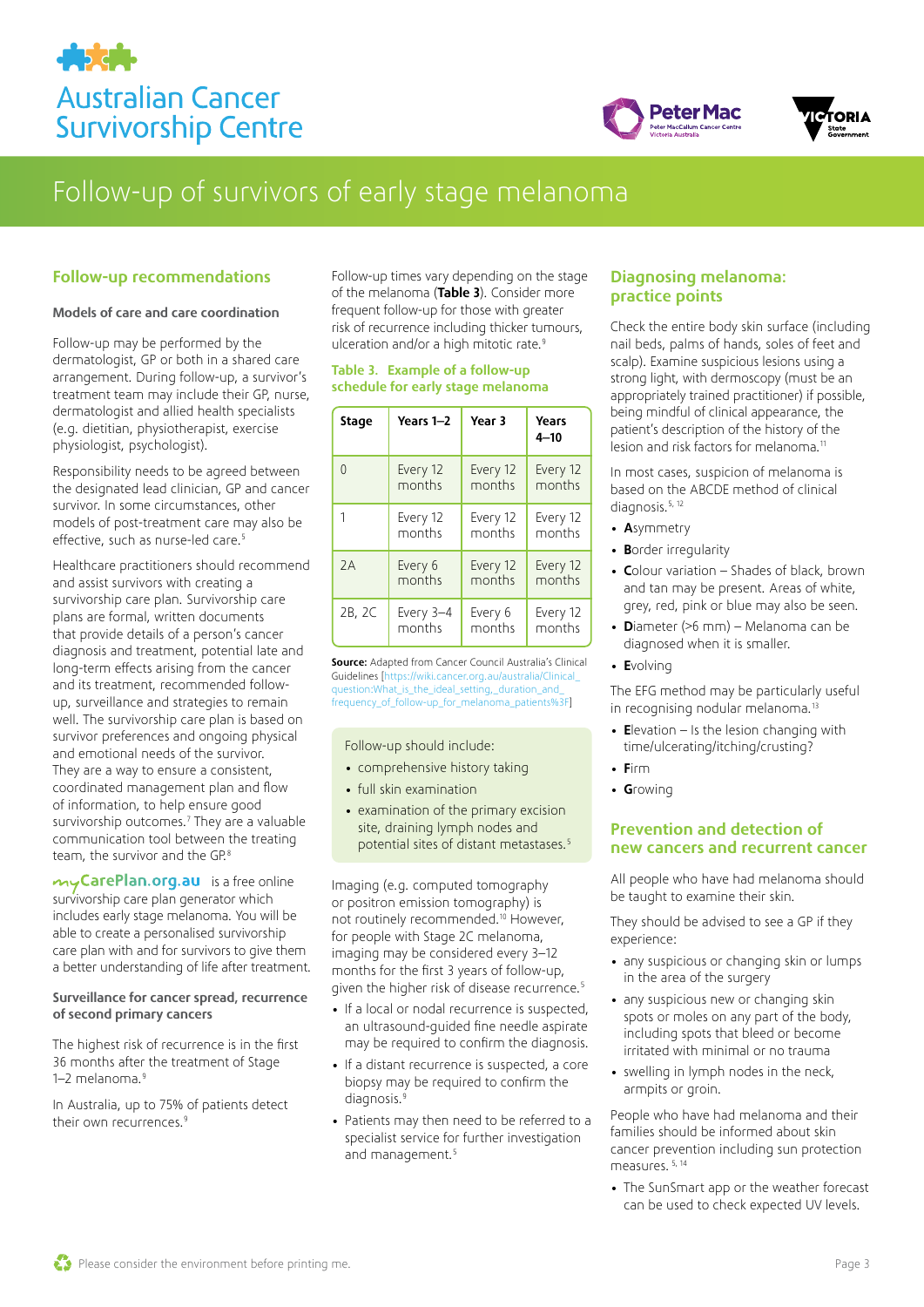





- Minimise sun exposure and wear sunscreen when the UV Index is 3 or higher and especially between the hours of 10 am and 4 pm when UV levels are at their highest.
- Use multiple sun protection measures -do not rely on just one.<sup>[5](#page-4-4)</sup>



These images have been reproduced with permission from SunSmart Prevention at Cancer Council Victoria.

- Do not use solariums. These are banned in Australia. This advice may be important when travelling to countries where solariums are available.<sup>[5](#page-4-4)</sup>
- People who have had melanoma may be at risk of vitamin D deficiency due to ongoing sun protection measures. Survivors should have their vitamin D levels checked by their GP.

#### Important general advice for all cancer survivors

• All people who have had cancer should be counselled about healthy lifestyle behaviours including maintaining a healthy diet, maintaining a healthy weight, increasing physical activity, smoking cessation and limiting alcohol intake. This can reduce the risk of subsequent cancers and other health problems. It may also help improve the psychosocial consequences of cancer and its treatment.<sup>5</sup>

- Where indicated, monitor survivors' cholesterol, blood pressure, blood glucose and vitamin D levels. Survivors should have regular dental examinations.<sup>15</sup>
- Survivors need appropriate screening for other cancers at recommended time intervals, including breast, bowel and cervical cancer[.15](#page-4-14)



#### Resources

These resources may be helpful for survivors, their family and friends who are going through difficult situations or for those who wish to gain further information.

#### Melanoma

- Early stage melanoma fact sheet for survivors and carers [https://www.petermac.org/sites/](https://www.petermac.org/sites/default/files/media-uploads/CONSUMER%20melanoma%20fact%20sheet%20template-2021-V7-WEB.pdf) [default/files/media-uploads/](https://www.petermac.org/sites/default/files/media-uploads/CONSUMER%20melanoma%20fact%20sheet%20template-2021-V7-WEB.pdf) [CONSUMER%20melanoma%20fact%20](https://www.petermac.org/sites/default/files/media-uploads/CONSUMER%20melanoma%20fact%20sheet%20template-2021-V7-WEB.pdf) [sheet%20template-2021-V7-WEB.pdf](https://www.petermac.org/sites/default/files/media-uploads/CONSUMER%20melanoma%20fact%20sheet%20template-2021-V7-WEB.pdf)
- Early stage melanoma survivorship care plan generator [mycareplan.org.au](https://www.mycareplan.org.au/)
- Australian Cancer Survivorship Centre [petermac.org/cancersurvivorship](http://petermac.org/cancersurvivorship)
- Cancer Council 13 11 20
- Melanoma Institute Australia 02 9911 7200
- Melanoma & Skin Cancer Advocacy Network <https://mscan.org.au/>

• Cancer Council on vitamin D [https://www.cancer.org.au/cancer](https://www.cancer.org.au/cancer-information/causes-and-prevention/sun-safety/vitamin-d)[information/causes-and-prevention/](https://www.cancer.org.au/cancer-information/causes-and-prevention/sun-safety/vitamin-d) [sun-safety/vitamin-d](https://www.cancer.org.au/cancer-information/causes-and-prevention/sun-safety/vitamin-d)

#### Lymphoedema

- Australasian Lymphology Association <https://www.lymphoedema.org.au/>
- Cancer Council Victoria [https://www.cancervic.org.au/living](https://www.cancervic.org.au/living-with-cancer/common-side-effects/lymphoedema)[with-cancer/common-side-effects/](https://www.cancervic.org.au/living-with-cancer/common-side-effects/lymphoedema) [lymphoedema](https://www.cancervic.org.au/living-with-cancer/common-side-effects/lymphoedema)

#### Psychological support

- Beyond Blue 1300 22 4636
- Carers Australia 02 6122 9900
- Cancer Connect 13 11 20
- Lifeline 13 11 14
- Melanoma Patients Australia 1300 884 450

#### Cancer prevention

- SunSmart 03 9514 6419
- Quitline 13 78 48 (13 QUIT)

#### Models of care and survivorship care plans

- Models of Survivorship Care [petermac.org/acsc/hp/models-care](http://petermac.org/acsc/hp/models-care)
- Survivorship Care Plans [https://www.petermac.org/sites/](https://www.petermac.org/sites/default/files/media-uploads/ACSC_Factsheet_SurvivorshipCarePlans.pdf) [default/files/media-uploads/ACSC\\_](https://www.petermac.org/sites/default/files/media-uploads/ACSC_Factsheet_SurvivorshipCarePlans.pdf) [Factsheet\\_SurvivorshipCarePlans.pdf](https://www.petermac.org/sites/default/files/media-uploads/ACSC_Factsheet_SurvivorshipCarePlans.pdf)